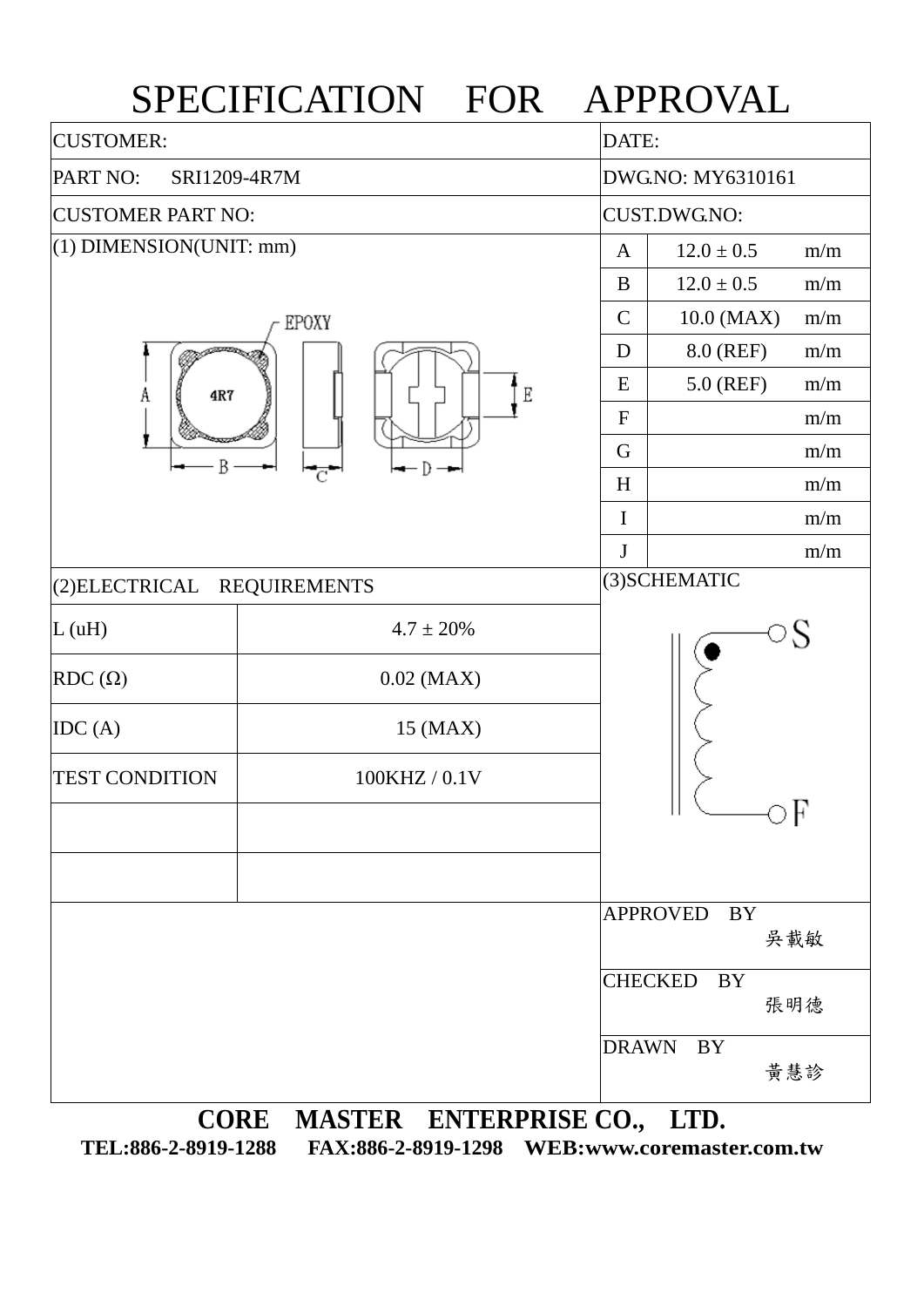|                               |                                                                |                          | <b>TEST</b>       | <b>DATA</b>          |                             |               |     |
|-------------------------------|----------------------------------------------------------------|--------------------------|-------------------|----------------------|-----------------------------|---------------|-----|
| <b>CUSTOMER:</b>              |                                                                |                          |                   | DATE:                |                             |               |     |
| PART NO:<br>SRI1209-4R7M      |                                                                |                          |                   | DWG.NO: MY6310161    |                             |               |     |
| <b>CUSTOMER PART NO:</b>      |                                                                |                          |                   | <b>CUST.DWG.NO:</b>  |                             |               |     |
| TEST CONDITION: 100KHZ / 0.1V |                                                                |                          |                   | DIMENSION (UNIT: mm) |                             |               |     |
| <b>ITEM</b>                   | L<br>(uH)                                                      | <b>RDC</b><br>$(\Omega)$ | <b>IDC</b><br>(A) | A                    | B                           | $\mathcal{C}$ |     |
| <b>SPEC</b>                   | 4.7<br>± 20%                                                   | 0.02<br>(MAX)            | 15<br>(MAX)       | 12.0<br>± 0.5        | 12.0<br>± 0.5               | 10.0<br>(MAX) |     |
| $\mathbf{1}$                  | 4.59                                                           | 0.015                    | OK                | 12.06                | 12.09                       | 9.54          |     |
| $\overline{2}$                | 4.78                                                           | 0.016                    | OK                | 12.07                | 12.08                       | 9.57          |     |
| 3                             | 4.81                                                           | 0.015                    | OK                | 12.05                | 12.04                       | 9.56          |     |
| $\overline{4}$                | 4.81                                                           | 0.015                    | OK                | 12.06                | 12.07                       | 9.56          |     |
| 5                             | 4.68                                                           | 0.016                    | OK                | 12.09                | 12.12                       | 9.52          |     |
| 6                             | 4.84                                                           | 0.015                    | OK                | 12.08                | 12.09                       | 9.55          |     |
| $\overline{7}$                | 4.69                                                           | 0.015                    | OK                | 12.04                | 12.05                       | 9.51          |     |
| 8                             | 4.81                                                           | 0.015                    | OK                | 12.06                | 12.08                       | 9.56          |     |
| 9                             | 4.78                                                           | 0.016                    | OK                | 12.05                | 12.07                       | 9.55          |     |
| 10                            | 4.74                                                           | 0.015                    | OK                | 12.08                | 12.10                       | 9.57          |     |
| $\bar{\mathbf{X}}$            | 4.75                                                           | 0.015                    |                   | 12.06                | 12.08                       | 9.55          |     |
| $\mathbf R$                   | 0.25                                                           | 0.001                    |                   | 0.05                 | 0.08                        | 0.06          |     |
| $VR-131$                      | TEST INSTRUMENTS<br>HIOKI3532-50 LCR METER<br><b>RDC METER</b> |                          |                   |                      | <b>APPROVED</b>             | BY            | 吳載敏 |
| CH-301A BA/S CURRENT          |                                                                |                          |                   |                      | <b>CHECKED</b><br>BY<br>張明德 |               |     |
|                               |                                                                |                          |                   |                      | <b>DRAWN</b>                | <b>BY</b>     | 黃慧診 |

**TEL:886-2-8919-1288 FAX:886-2-8919-1298 WEB:www.coremaster.com.tw**